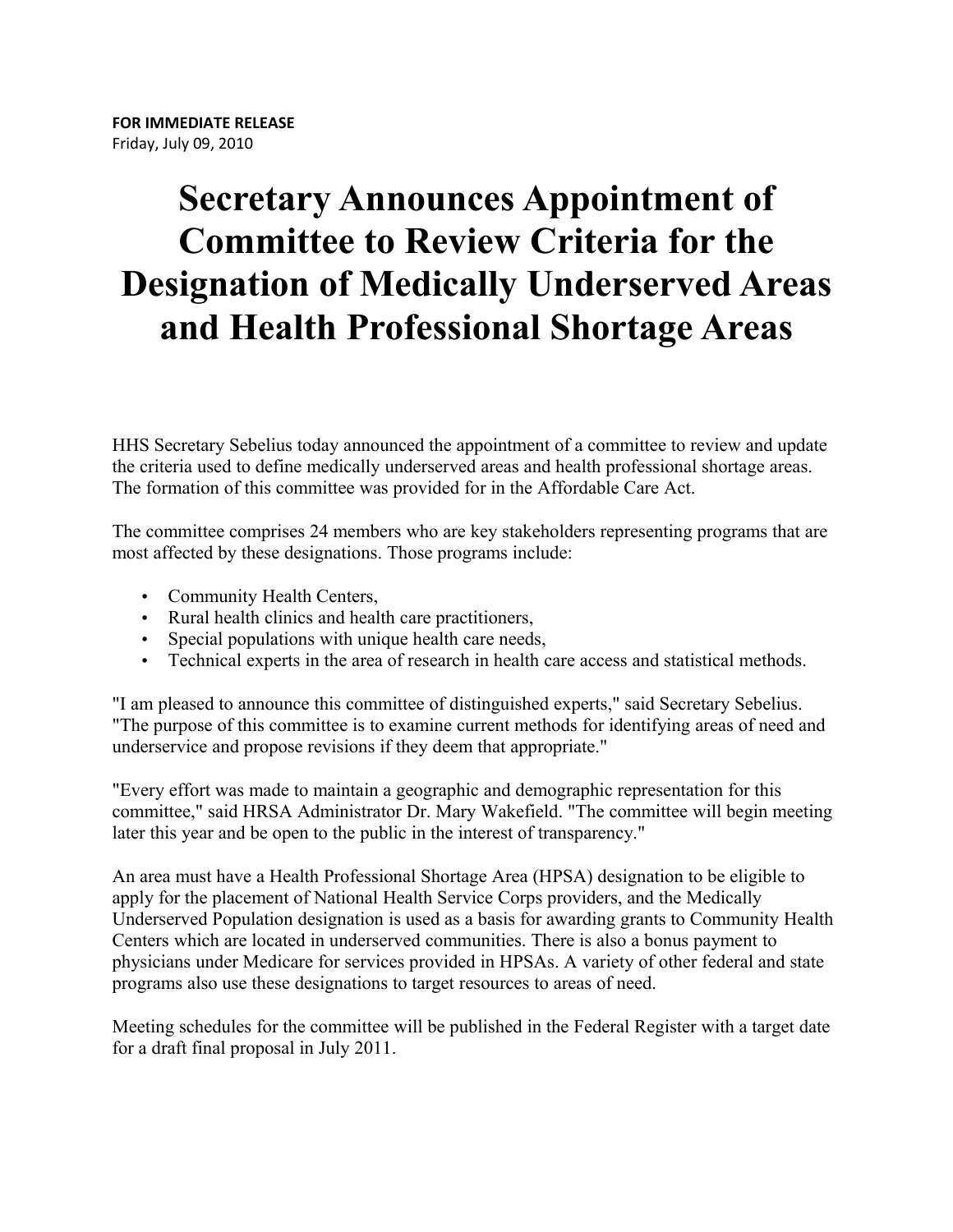| <b>Name of Member Title</b>                      |                                                                             | Organization                                                                                                  | <b>City, State</b>    |
|--------------------------------------------------|-----------------------------------------------------------------------------|---------------------------------------------------------------------------------------------------------------|-----------------------|
| Mark Babitz, MD                                  | Director, Div. of Family and<br><b>Health Preparedness</b>                  | Utah Department of Health                                                                                     | Salt Lake City,<br>UT |
| Andrea Brassard,<br>RN, DNSc, MPH,<br><b>FNP</b> | Strategic Policy Advisor,<br>Center to Champion Nursing<br>in America       | <b>AARP</b>                                                                                                   | Bowie, MD             |
| Jose Camacho, JD                                 | <b>Executive Director/General</b><br>Counsel                                | <b>Texas Association of Community</b><br><b>Health Centers</b>                                                | Austin, TX            |
| <b>Beth Giesting</b>                             | <b>Chief Executive Officer</b>                                              | Hawaii Primary Care Association Kailua, HI                                                                    |                       |
| David Goodman,<br>MD, MS                         | Director                                                                    | Center for Health Policy Research, Etna, NH<br>Dartmouth Institute for Health<br>Policy and Clinical Practice |                       |
| Daniel Hawkins                                   | Sr. VP, Policy and Research<br>Division                                     | National Association of<br><b>Community Health Centers</b>                                                    | Silver Spring,<br>MD  |
| Janet Heinrich,<br>DRPH, RN, FAAN                | Associate Administrator                                                     | Bureau of Health Professions,<br><b>HRSA</b>                                                                  | Washington,<br>DC     |
| <b>Sherry Hirota</b>                             | <b>CEO</b>                                                                  | Director, Asian Health Services                                                                               | Oakland, CA           |
| Steve Holloway                                   | Director                                                                    | Colorado Primary Care Office                                                                                  | Denver, CO            |
| Barbara L.<br>Kornblau, JD,<br>OTR/L             | Dean, School of Health<br>Professions and Studies                           | University of Michigan-Flint                                                                                  | Flint, Michigan       |
| <b>Tess Kuenning, RNDirector</b>                 |                                                                             | <b>BiState Primary Care Association</b>                                                                       | Bow, NH               |
| Alice Larson, PhD Research Analyst               |                                                                             | <b>Larson Assistance Services</b>                                                                             | Vashon Island,<br>WA  |
| Nicole Lamoureux Executive Director              |                                                                             | National Association of Free<br>Clinics                                                                       | Alexandria,<br>VA     |
| Timothy McBride,<br>PhD, MS                      | Professor, Associate Dean for Washington University in St.<br>Public Health | Louis                                                                                                         | St. Louis, MO         |
| Lolita McDavid,<br>MD, MPA                       | Medical Director, Child<br><b>Advocacy and Protection</b>                   | Rainbow Babies and Children's<br>Hospital                                                                     | Cleveland, OH         |
| Ron Nelson, PA                                   |                                                                             | Associate Executive Director National Association of Rural<br><b>Health Clinics</b>                           | Fremont, MI           |

## **List of Committee to Review Criteria for the Designation of Medically Underserved Areas and Health Professional Shortage Areas**